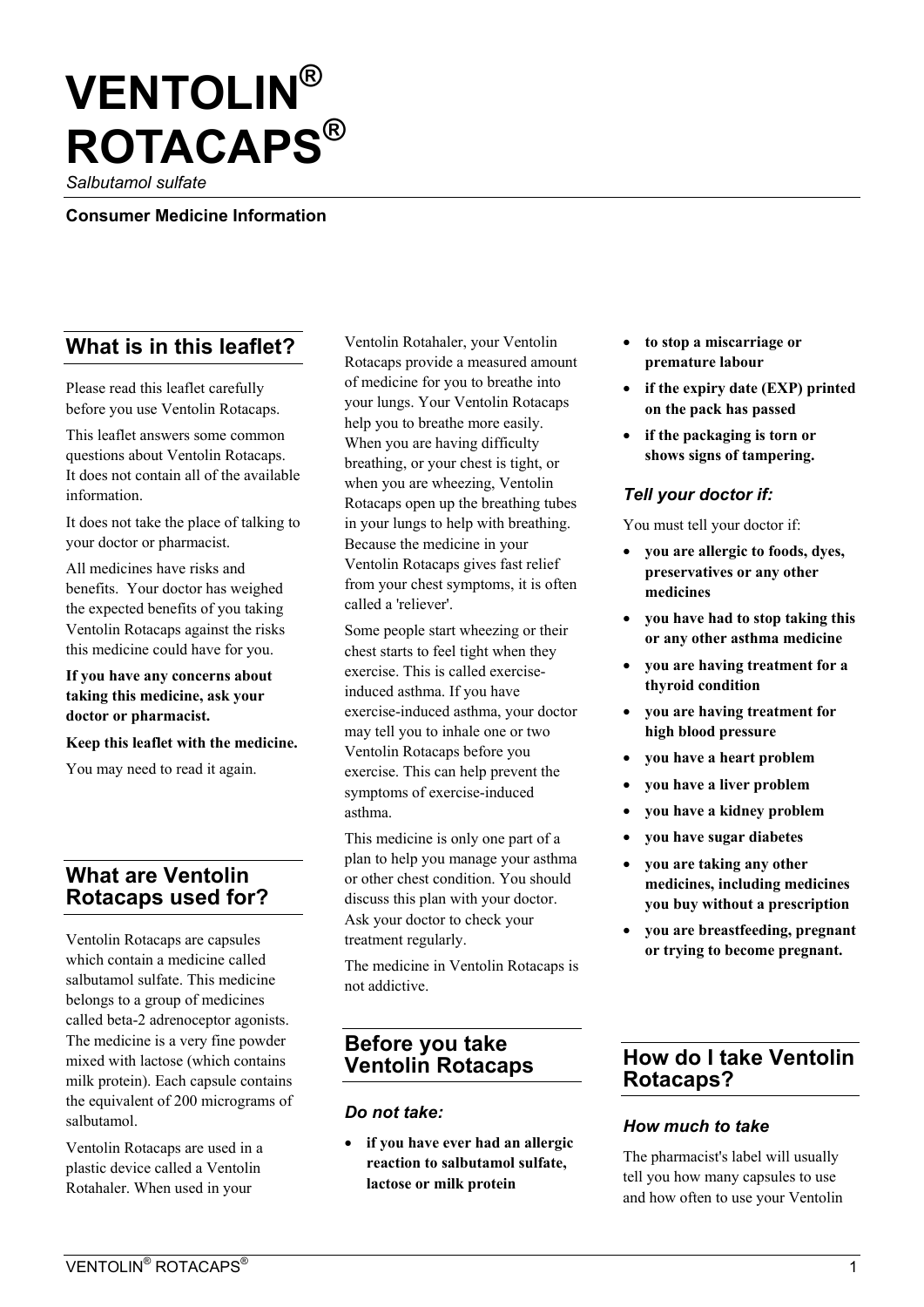Rotacaps with the Rotahaler. If you are not sure, ask your doctor or pharmacist.

Adults: one or two Rotacaps (200- 400 micrograms) inhaled via Rotahaler 3 or 4 times daily. The maximum dose is 12 Rotacaps in a 24 hour period.

Children (to 12 years): one Rotacap (200 micrograms) inhaled via Rotahaler 3 or 4 times daily. The maximum dose is 6 Rotacaps in a 24 hour period.

Initial doses in the elderly may be lower than the recommended adult dose.

If your breathing condition suddenly gets worse, your doctor may tell you to use extra capsules. If you use extra capsules and do not get relief, tell your doctor immediately.

If you forget to take a dose, do not worry. Just take the next dose at the normal time or earlier if you become wheezy or feel tight in the chest.

## *How to take it*

Do not swallow your Ventolin Rotacaps. The medicine in your Ventolin Rotacaps is taken by inhalation only, using your Ventolin Rotahaler. The Rotahaler opens the capsule and releases the powder. Make sure that you have a Ventolin Rotahaler and can use it properly.

More instructions on how to use your Ventolin Rotacaps with your Ventolin Rotahaler are provided inside your pack of Ventolin Rotacaps. Follow the instructions carefully.

You should visit your doctor or pharmacist regularly to check that you are using your Ventolin Rotahaler in the right way. If you are not breathing the medicine in correctly, the medicine may not be helping you as much as it could.

## *How long to take it for*

**Do not stop taking Ventolin Rotacaps, or change the dose**  **without first checking with your doctor.** 

# **What do I do if I take too much? (Overdose)**

**Immediately telephone your doctor or Poisons Information Centre (telephone 131126) for advice, if you think you or anyone else may have taken too much of your medicine, even if there are no signs of discomfort or poisoning. You may need urgent medical attention.** 

**Keep telephone numbers for these places handy.** 

**If you are not sure what to do, contact your doctor or pharmacist.** 

# **While you are taking Ventolin Rotacaps**

## *Things you must do*

**Tell your doctor if, for any reason, you have not taken your medicine exactly as directed.** 

Otherwise, your doctor may think that it was not working as it should and change your treatment unnecessarily.

#### **If your breathing suddenly becomes more difficult just after you have used your Ventolin Rotacaps, tell your doctor immediately.**

Tell your doctor if your Ventolin Rotacaps medicine does not seem to be working as well as usual as your asthma may be getting worse and you may need a different medicine.

#### **These may be signs that your breathing condition is getting worse.**

Your doctor may decide to add another medicine to your treatment if your Ventolin Rotacaps are not having the same effect as before.

#### *Things you must not do*

**Do not give this medicine to anyone else, even if their symptoms seem similar to yours.** 

**Do not use Ventolin Rotacaps to treat any other complaints unless your doctor says to.** 

# **What are the side effects?**

**Check with your doctor as soon as possible if you think you are experiencing any side effects or allergic reactions due to taking Ventolin Rotacaps, even if the problem is not listed below.** 

Like other medicines, Ventolin Rotacaps can cause some side effects. If they occur, they are most likely to be minor and temporary. However, some may be serious and need medical attention.

The most commonly reported side effects are:

- headache
- nausea
- shaky or tense feeling
- heart beating faster than usual
- 'warm' feeling
- mouth or throat irritation.

Some rare side-effects are:

- muscle cramps
- restlessness.

#### **Stop using your Ventolin Rotacaps and tell your doctor immediately if you notice any of the following:**

• skin rash, angioedema (sudden swelling under the skin) or faint or dizzy feeling. These could be symptoms of an allergic reaction.

This is not a complete list of all possible side effects. Others may occur in some people and there may be some side effects not yet known.

**Do not be alarmed by this list of possible side effects. You may not experience any of them.**